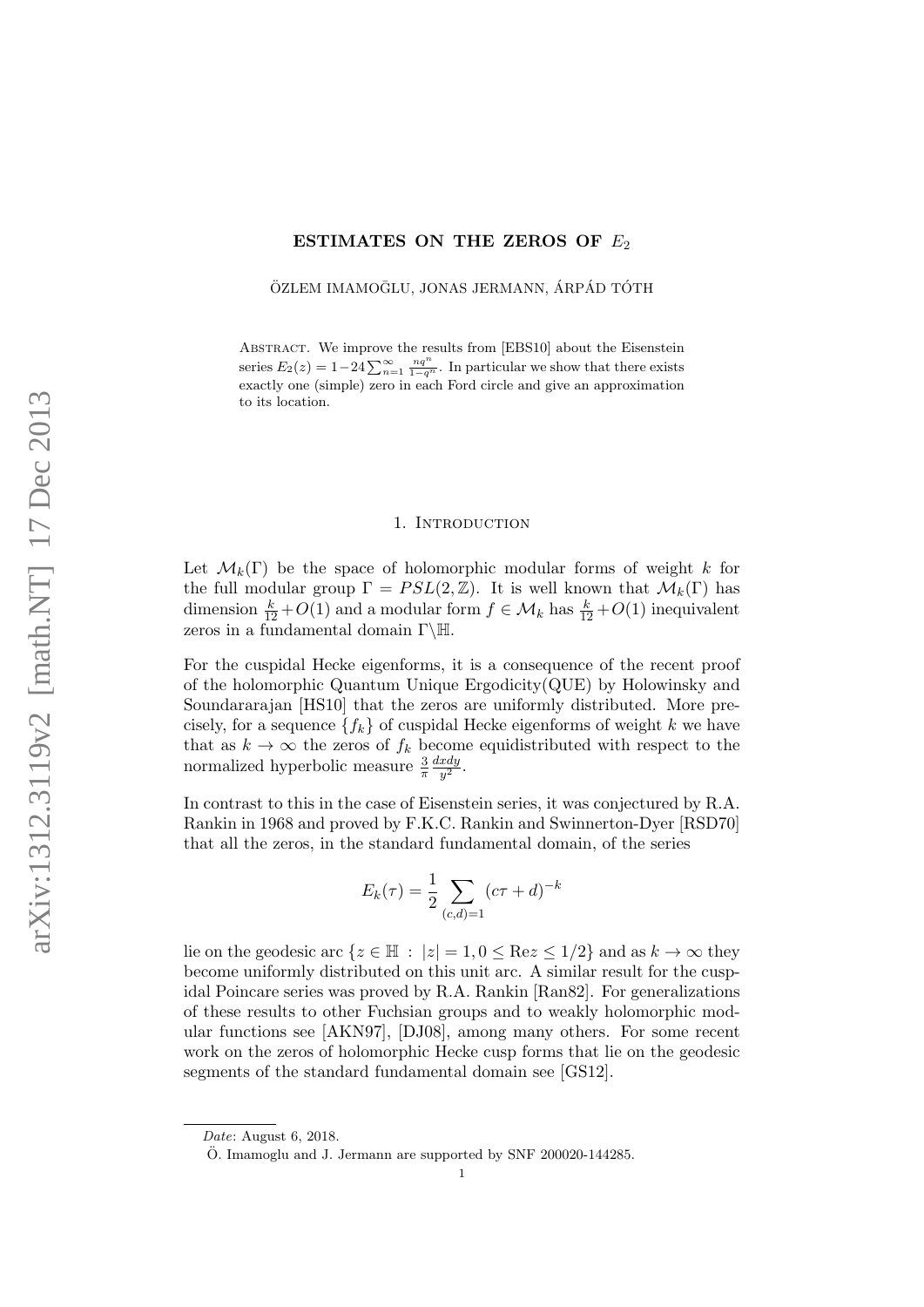Next we turn our attention to the location of the zeros of the non-modular Eisenstein series of weight 2

(1) 
$$
E_2(\tau) = 1 - 24 \sum_{n=1}^{\infty} \sigma(n) q^n = 1 - 24 \sum_{n=1}^{\infty} \frac{n q^n}{1 - q^n}, \ q = e^{2\pi i \tau}.
$$

As it is well known  $E_2(\tau)$  is not modular but it is a quasimodular form and for  $\gamma = \begin{pmatrix} a & b \\ c & d \end{pmatrix} \in SL_2(\mathbb{Z})$  satisfies the transformation property

(2) 
$$
E_2(\gamma \tau)(c\tau + d)^{-2} = E_2(\tau) + \frac{6}{\pi i} \frac{1}{(\tau + \frac{d}{c})},
$$

The zeros of  $E_2$  has already been investigated in [EBS10]. El Basraoui and Sebbar showed that there are infinitely many non-equivalent zeros of  $E_2$  and two zeros are equivalent if and only if one is a Z-translate of the other. Of particular interest is the unique zero on the imaginary axis  $x = 0$  and the unique zero on  $x = \frac{1}{2}$  $\frac{1}{2}$ . Those two zeros also occur in [SF07]. They were computed by H. Cohen:

$$
(3) \qquad \tau_0 = 0.52352170001799926680053440480610976968\dots i
$$

(4) 
$$
\tau_{\frac{1}{2}} = \frac{1}{2} + 0.13091903039676244690411482601971302060\dots i
$$

If

$$
\mathcal{F}:=\left\{z\in\mathbb{H}~\bigg|~|z|>1,~|\text{Re}(z)|<\frac{1}{2}\right\}\cup\left\{z\in\mathbb{H}~\bigg|~|z|\geq1,~-\frac{1}{2}\leq\text{Re}(z)\leq0\right\}
$$

is the standard (strict) fundamental domain, El Basraoui and Sebbar also show that there are infinitely many  $SL_2(\mathbb{Z})$ -translates of  $\mathcal F$  that contain a zero and infinitely many that do not contain a zero.

In this note we improve these results. More precisely for  $(a, c) = 1$  recall that the associated Ford circle is the circle on the upper half plane with center  $\frac{a}{c} + \frac{1}{2c}$  $\frac{1}{2c^2}i$  and radius  $\frac{1}{2c^2}$ . Then we have

**Theorem 1.1.** Inside each Ford circle there is a unique (simple) zero of  $E_2$ and  $E_2$  has no other zeros on the upper half plane.

Moreover in the Ford circle at the cusp  $\frac{a}{c} \in \mathbb{Q}$  the zero satisfies the following approximation:

(5) 
$$
0.000075 \frac{1}{c^2} < \left| \tau - \frac{a}{c} - \frac{\pi}{6c^2} i \right| < 0.0000777 \frac{1}{c^2}.
$$

Since  $\pi/6$  is close to 1/2, the zeros are almost at the center of each Ford circle and in fact when plotted on a not small enough scale as in the following picture, the zeros seem to have remarkable uniformity on the upper half plane.

Theorem 1.1 restricts the possible location of the zeros to a very thin annular region in each Ford circle. For the images of these zeros inside the standard fundamental domain  $\mathcal F$  we have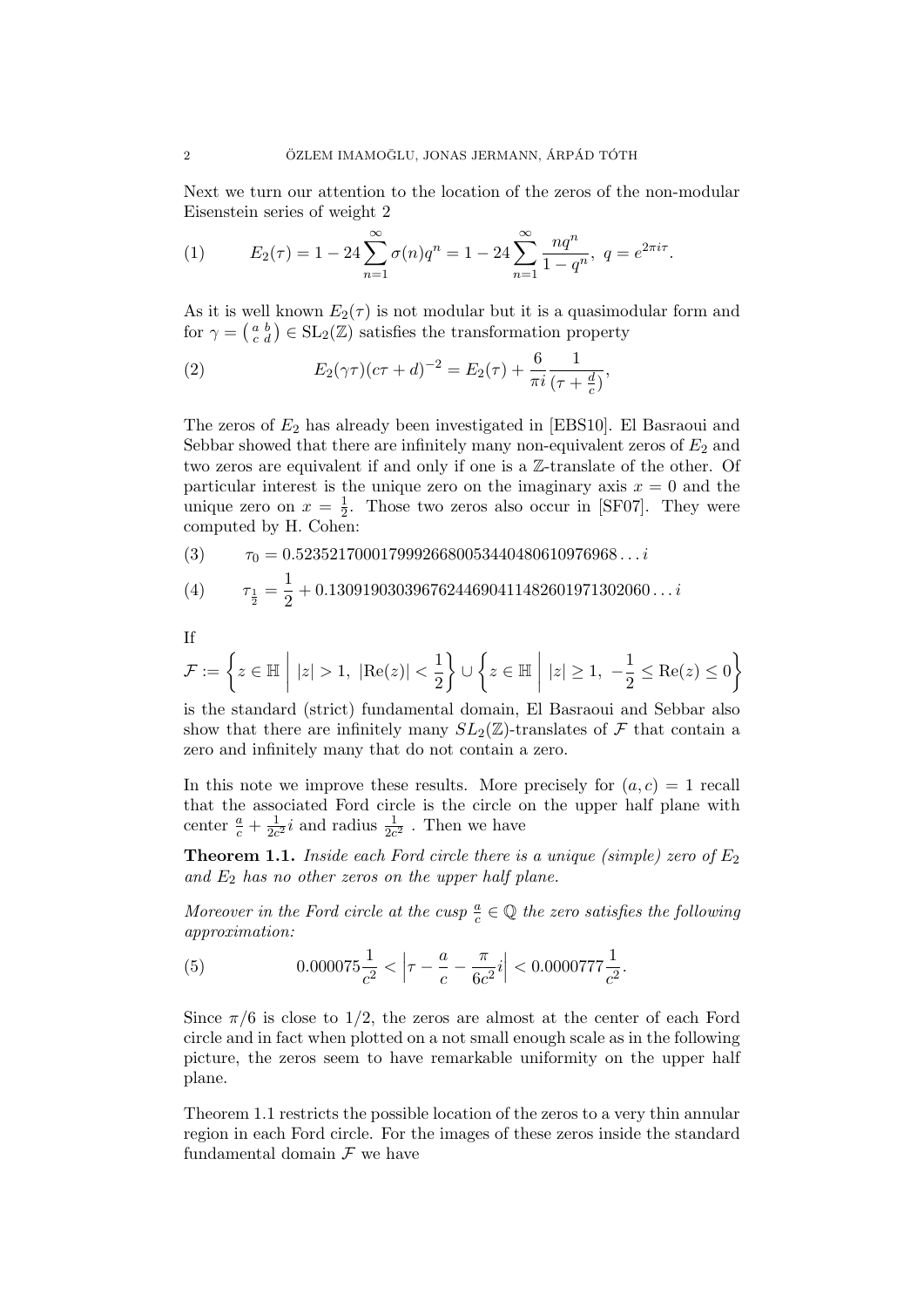

**Theorem 1.2.** Let  $\tau = \gamma z$  be the unique zero of  $E_2$  around  $\frac{a}{c}$  with  $\gamma = \begin{pmatrix} a & b \\ c & d \end{pmatrix}$ ,  $c > 0$  and  $z \in \mathcal{F}$  then we have

(6) 
$$
0.00027 < \left| z - \left( -\frac{d}{c} + \frac{6}{\pi}i \right) \right| < 0.00029.
$$

We may rephrase Theorem 1.1 as saying that around each finite cusp there is a unique zero of  $E_2$ . i.e. given  $(a, c) = 1$  with  $c > 0$ , there is a unique matrix  $\gamma = \begin{pmatrix} a & b \\ c & d \end{pmatrix} \in SL_2(\mathbb{Z})$  such that  $\gamma \mathcal{F}$  contains a zero.

While preparing this manuscript we learned that R. Wood and M. Young [WY] proved a quantitatively equivalent result about the locations of the zeros of  $E_2$  simultaneously and independently of us.

It is possible to give further improvements on these approximations by expanding either in Taylor or Fourier series but we will not pursue this in this paper at any depth. In the next section we give the proofs of Theorem 1.1 and Theorem 1.2 and in the final section we provide some numerical data on the Fourier and Taylor expansions.

## 2. Proofs

The proofs of Theorem 1.1 and Theorem 1.2 are based on the mapping properties of the function  $f(z)$  defined by

(7) 
$$
f(z) := z - \frac{6i}{\pi E_2(z)}
$$
.

We will see that  $f$  is analytic in the fundamental domain, and even on  $(a<sub>c</sub><sup>b</sup>) \in SL_2(\mathbb{Z})$ . Then based on the transformation formula of  $E_2$ , one has  $\{z : \text{Im} z > 0.53\}$ . Let z be in the fundamental domain F, and let  $\gamma =$ the fundamental relation

(8) 
$$
E_2(\gamma z) = 0 \iff f(z) = -d/c
$$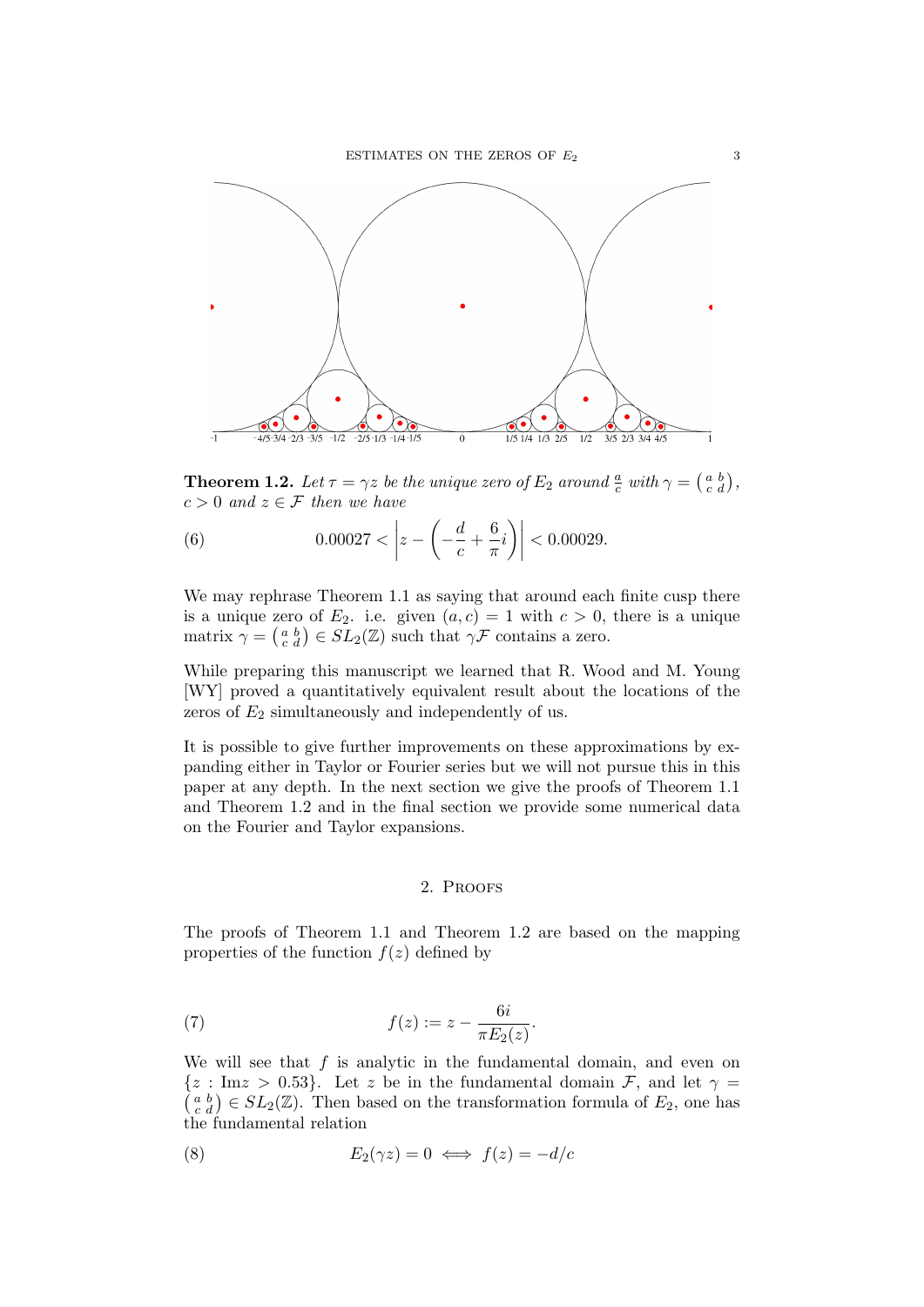Therefore we are interested in the solutions of the equation

$$
f(z) = -d/c \qquad z \in \mathcal{F}.
$$

Here  $d, c \in \mathbb{Z}$ . Let's start with the solution of

$$
f(z) \in \mathbb{R} \qquad z \in \mathcal{F}.
$$

Let  $f = u + iv$  and

(9) 
$$
A = \{ z \in \overline{\mathcal{F}} : v(z) = 0 \}.
$$

As a simple application of the implicit function theorem it will be proved below that A is the graph of a function  $\phi : [-1/2, 1/2] \rightarrow (0, \infty)$ . More precisely if  $x + iy \in \mathcal{F}$  and  $v(x, y) = 0$  then  $y = \phi(x)$ .

In view of the relation (8) the possible values  $c, d \in \mathbb{Z}$  that arise from a zero of  $E_2$  are those for which  $-d/c \in f(A)$ . Let  $\tau = \gamma z$  be a zero of  $E_2$  with  $\gamma = \begin{pmatrix} a & b \\ c & d \end{pmatrix} \in SL_2(\mathbb{Z})$  and  $z \in \mathcal{F}$ . Then we will show that  $|d/c| \leq 1/2$  and conversely any such  $-d/c \in [-1/2, 1/2]$  arises from a zero of  $E_2(z)$ .

Namely we have

Theorem 2.1.  $f(A) = [-1/2, 1/2]$ .

The first claim in Theorem 1.1 now follows immediately from

**Corollary 2.2.** If  $z \in \mathcal{F}$ ,  $\gamma = \begin{pmatrix} a & b \\ c & d \end{pmatrix} \in SL_2(\mathbb{Z})$  and  $E_2(\gamma z) = 0$  then  $|d/c| \leq 1/2$ .

In particular Corollary 2.2 uniquely determines the fundamental domain around  $\frac{a}{c}$  which contains the zero of  $E_2$ .

The more precise location of zeros of  $E_2$  given in (5) and (6) follow from bounds for  $E_2$  and its derivative.

To prove Theorem 2.1 we will use the implicit function theorem. To ease the notation let  $f = u + iv$ . We are interested in  $v(x, y) = 0$ . We need the following estimates.

**Lemma 2.3.** Let  $z = x + iy \in \mathbb{H}$  and let  $q = e^{2\pi i z}$ . We have the following estimates.

(10) 
$$
|E_2(z) - 1| \le \frac{24|q|}{(1 - |q|)^3},
$$

(11) 
$$
23.48|q| < |E_2(z) - 1| \quad \text{for } y \ge \frac{\sqrt{3}}{2},
$$

(12) 
$$
|E_2'(z)| \le 48\pi \frac{|q|(1+|q|)}{(1-|q|)^5}
$$

In particular for  $y > 0.53$  we have  $0 < |E_2(z) - 1| < 1$  and so  $E_2(z) \neq 0$  in this region and hence  $f$  in  $(7)$  is well defined.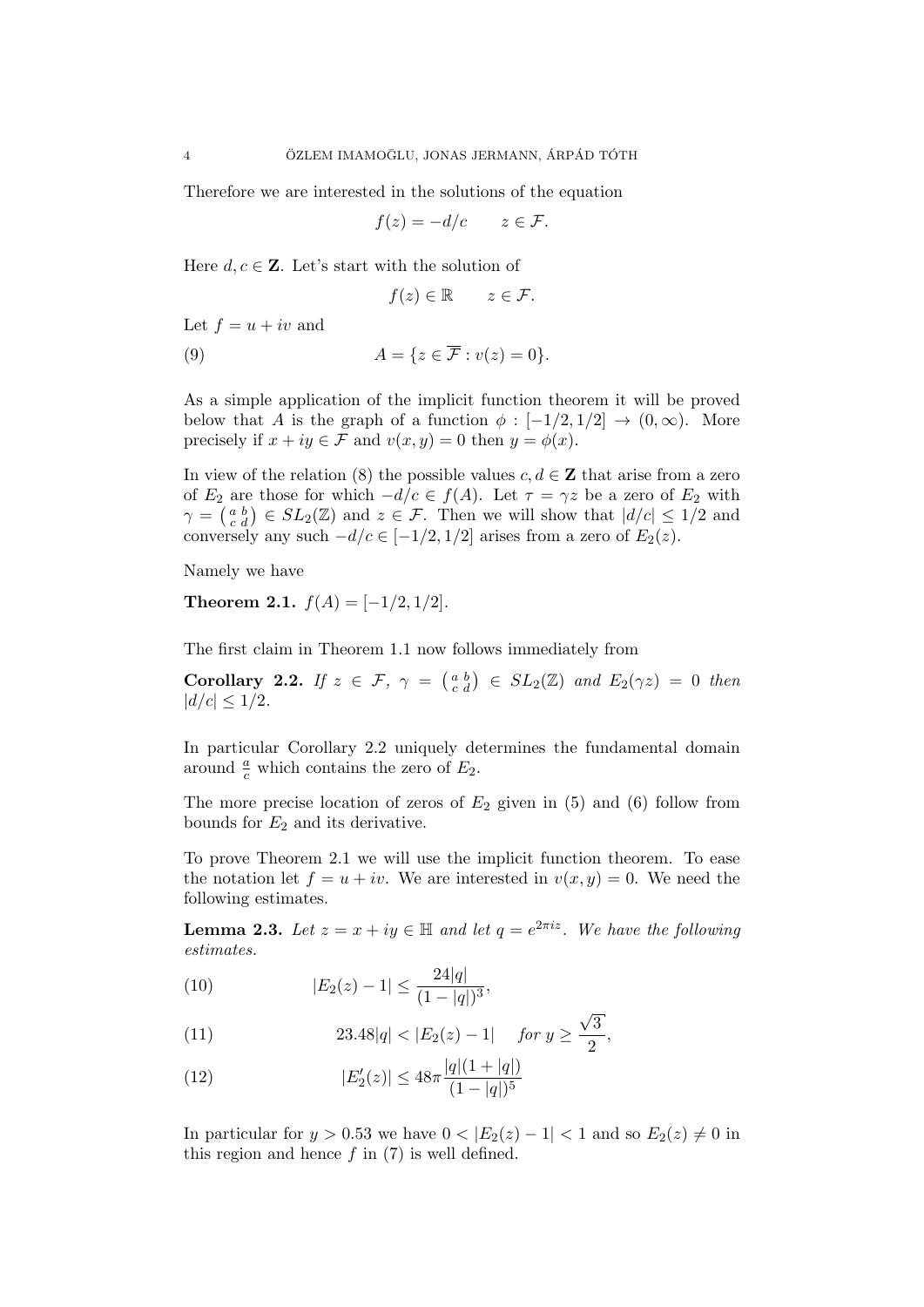Proof. We have

$$
|E_2(w) - 1| \le 24 \sum_{n=1}^{\infty} \frac{n|q|^n}{1 - |q|^n} \le \frac{24}{1 - |q|} \sum_{n=1}^{\infty} n|q|^n = \frac{24|q|}{(1 - |q|)^3}.
$$

The claim for the lower bound for  $E_2(z)$  and  $E_2'(z)$  follows along the same lines.  $\square$ 

Lemma 2.4. If  $Im z \ge 1$  then

(13) 
$$
|f'(z) - 1| < 0.57
$$

Proof. Since

$$
|f'(z) - 1| = \frac{6|E_2'(z)|}{\pi |E_2(z)|^2}
$$

the result follows from Lemma 2.3 and the bounds (valid for  $\text{Im} z \ge 1$ )

 $|E_2(z)| \geq |E_2(i \text{Im} z)| \geq |E_2(i)|$ 

and

$$
|E_2'(z)| \le |E_2'(i \text{Im} z)| \le |E_2'(i)|.
$$

 $\Box$ 

We will also need the following

**Lemma 2.5.** For  $x \in [-1/2, 1/2]$  and  $y \in [$ √  $3/2, 1$ ] we have  $\text{Im } f(x+iy) < 0.$ 

*Proof.* For any  $x$  we have

$$
ReE_2(x+iy) \ge 1 - \frac{24e^{-2\pi y}}{(1 - e^{-2\pi y})^3}
$$

and

$$
|E_2(x+iy)| \le 1 + \frac{24e^{-2\pi y}}{(1 - e^{-2\pi y})^3}
$$

Therefore for  $y \in [$ √  $3/2,1$  we have

$$
Im f(x+iy) = y - \frac{6 \text{Re} E_2(x+iy)}{\pi |E_2(x+iy)|^2} < 1 - \frac{6(1-t)}{\pi (1+t)^2}
$$

where

$$
t = \frac{24e^{-2\pi\sqrt{3}/2}}{(1 - e^{-2\pi\sqrt{3}/2})^3}.
$$

The lemma follows from the numerical estimate  $t < 0.1054$ .  $\Box$ 

Since  $\partial_y v = \partial_x u = \text{Re} f'(z)$  we also have Lemma 2.6. If  $y \ge 1$  then  $\partial_y v(x, y) > 0$ .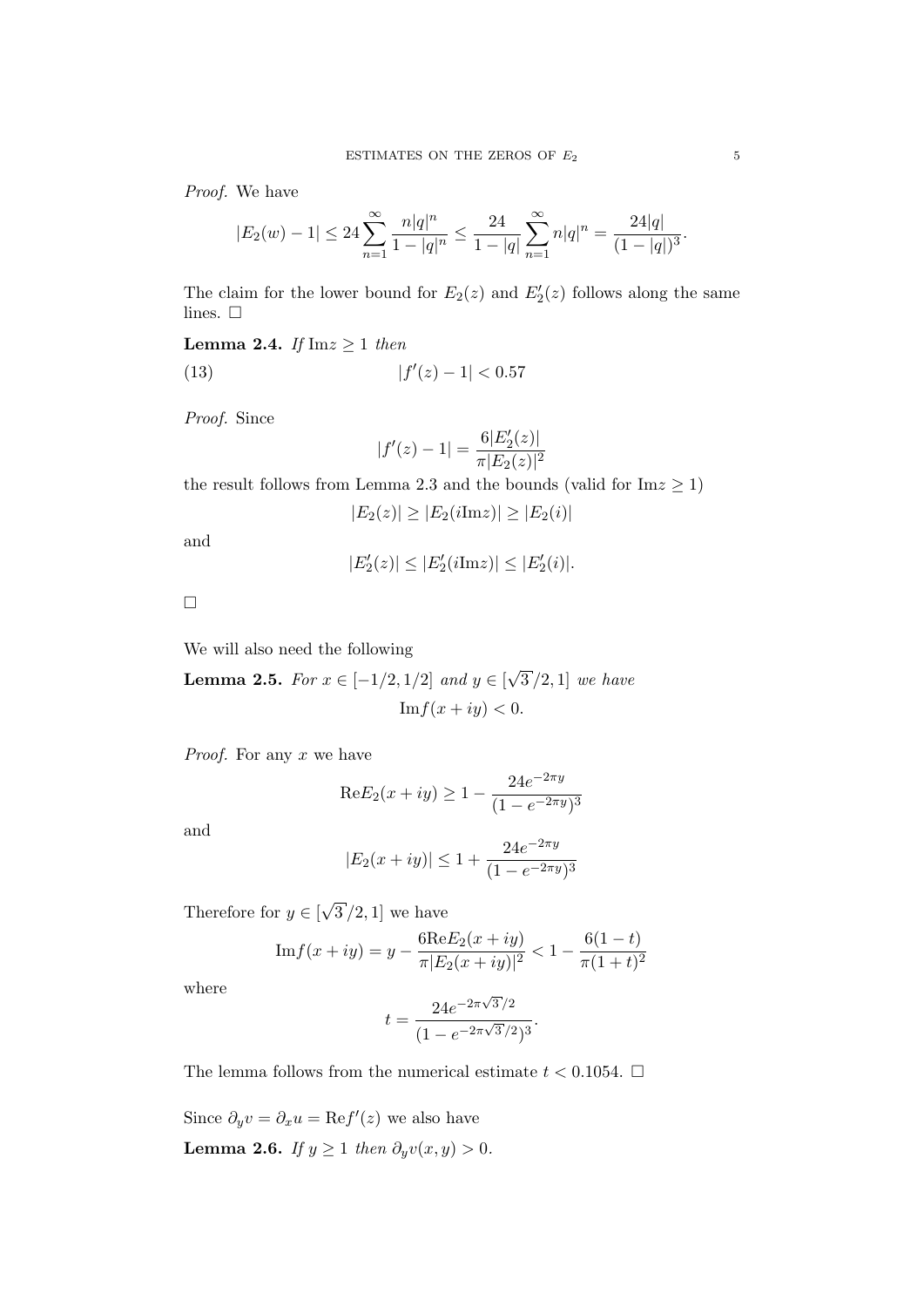Proof. By Lemma 2.4,

 $|f'(z) - 1| < 0.57$ . So  $\partial_y v(z) = \text{Re} f'(z) > 0.4. \ \Box$ 

From Lemma 2.6 it follows that for each  $x \in [-1/2, 1/2]$  there can be only one y such that  $v(x + iy) = 0$ . By Lemma 2.5, it is also clear that such a y exists since  $\lim_{y\to\infty} v(x+iy) = \infty$ . Therefore there is a function  $\phi$ :  $[-1/2, 1/2] \rightarrow (0, \infty)$  such that  $x + iy \in \mathcal{F}$  and  $v(x, y) = 0$  implies  $y = \phi(x)$ .

Moreover this  $\phi$  is differentiable by the implicit function theorem, and we have  $\phi'(x) = -\partial_x v / \partial_y v$ .

Let now the arc  $A$  be as in  $(9)$ . We know from El Basraoui and Sebbar that there are points  $z_{1/2}$  and  $z_{-1/2}$  on the both of the vertical boundaries of F, where f takes the values  $-1/2$  and  $1/2$ . They correspond to the zeros of  $E_2$ with real parts  $1/2$  and  $-1/2$ .

By the intermediate value theorem it follows that  $f$  restricted to the arc A, (which is the same as u since v vanishes on  $A$ ) takes all values between  $-1/2$  and  $1/2$ . This part of the claim shows that there is a zero in each Ford circle. To prove that there is only one zero in each Ford circle, we need to show that  $f(A) = u(A) = [-1/2, 1/2]$ . This we prove by showing that u decreases along A as x increases from  $-1/2$  to  $1/2$ .

**Proposition 2.7.** Let  $f = u + iv$  and  $\phi : [-1/2, 1/2] \rightarrow (1, \infty)$  the function such that

$$
\{z \in \mathcal{F} : v(z) = 0\} = \{(x, \phi(x)) : x \in [-1/2, 1/2]\}
$$

For  $|x| < 1/2$  we have

$$
\frac{d}{dx}u(x,\phi(x)) > 0.
$$

Proof. We need to show that

$$
\frac{d}{dx}u(x,\phi(x)) = \partial_x u(x,\phi(x) + \partial_y u(x,\phi(x))\phi'(x) > 0.
$$

By implicit differentiation of  $v(x, \phi(x)) = 0$  we have  $\phi'(x) = -\partial_x v/\partial_y v$ . Therefore

$$
\frac{d}{dx}u(x,\phi(x)) = \frac{\partial_x u \partial_y v - \partial_y u \partial_x v}{\partial_y v} = \frac{(\partial_x u)^2 + (\partial_y u)^2}{\partial_y v} = \frac{|f'|^2}{\partial_y v} > 0.
$$

 $\Box$ 

This also finishes the proof of Theorem 2.1 and hence the first claim in Theorem 1.1.

The next Proposition on the other hand proves the estimates (5) and (6) about the location of zeros in Theorem 1.1 and Theorem 1.2.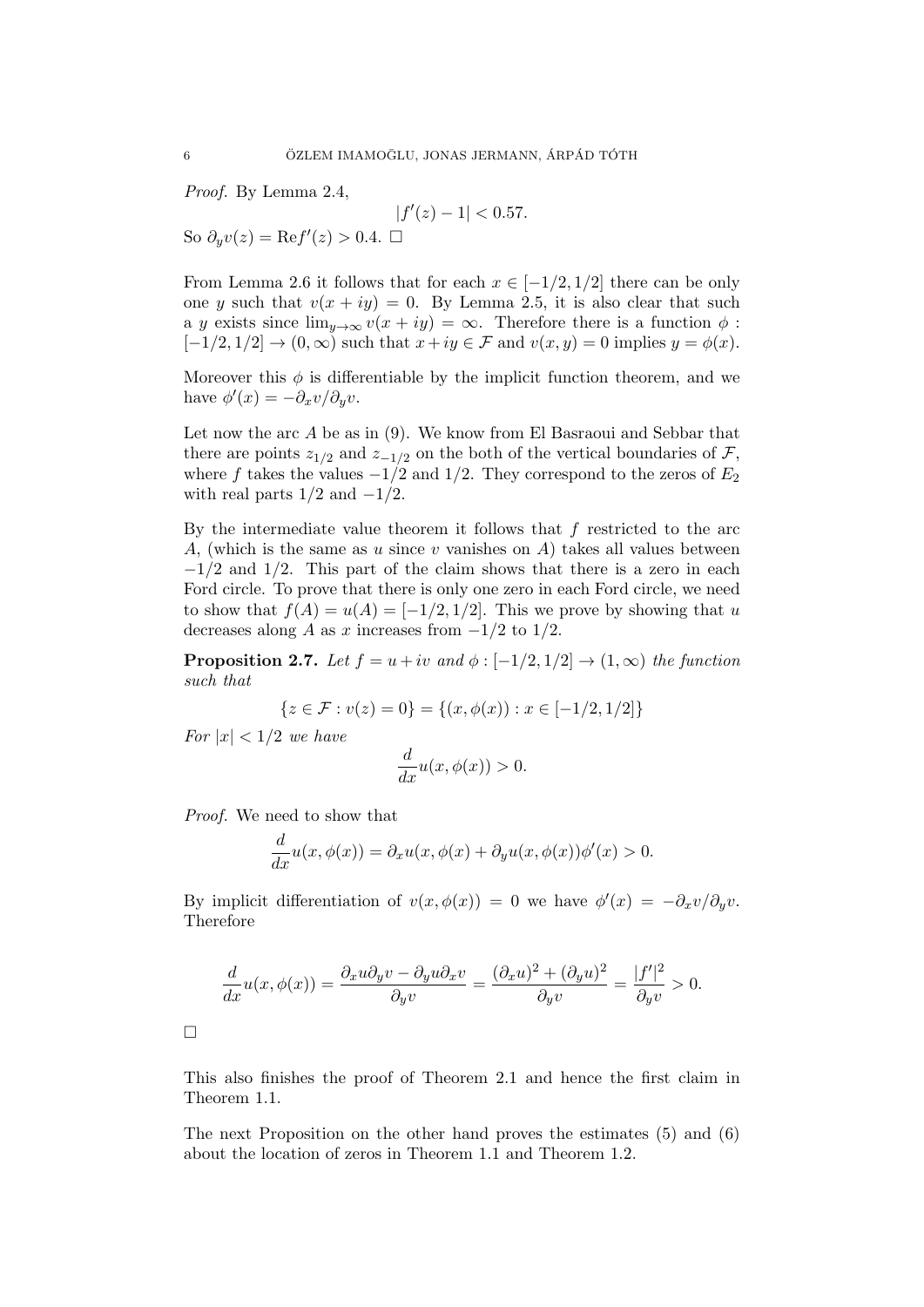**Proposition 2.8.** If  $E_2(\gamma z) = 0$ ,  $z = x + iy \in \mathcal{F}$ ,  $\gamma = \begin{pmatrix} a & b \\ c & d \end{pmatrix} \in SL_2(\mathbb{Z})$  with  $c > 0$  and  $\tau = \gamma z$  then  $1.909 < y < 1.91$  and

(14) 
$$
0.000144 < |E_2(z) - 1| < 0.000149,
$$

(15) 
$$
0.00027 < \left| z - \left( -\frac{d}{c} + \frac{6}{\pi} i \right) \right| < 0.00029,
$$

(16) 
$$
0.0000750 \frac{1}{c^2} < \left| \tau - \left( \frac{a}{c} + \frac{\pi}{6c^2} i \right) \right| < 0.0000777 \frac{1}{c^2}.
$$

*Proof.* We first note that since  $y \geq$  $\sqrt{3}$  $\frac{\sqrt{3}}{2}$  on F, using (10) we have

(17) 
$$
|E_2(z) - 1| \le \frac{24}{\left(1 - e^{-\pi\sqrt{3}}\right)^3} |q| < 24.32|q| < 0.106.
$$

And similarly

(18) 
$$
23.48|q| < |E_2(z) - 1|
$$

We next recall that  $E_2(\gamma z) = 0$  gives  $f(z) = -d/c$  which in return implies  $z-\frac{6i}{\pi E_2(z)}=\frac{-d}{c}$  $\frac{-d}{c}$ . Hence

(19) 
$$
\left| z - \left( -\frac{d}{c} + \frac{6}{\pi}i \right) \right| = \frac{6}{\pi} \frac{|E_2(z) - 1|}{|E_2(z)|} \le \frac{6}{\pi} \frac{24|q|}{(1 - |q|)^3 \left( 1 - \frac{24|q|}{(1 - |q|)^3} \right)^2}
$$

(20) 
$$
\frac{144}{\pi (1 - 27|q|)^2} |q|
$$

(21) 
$$
\frac{6}{\pi} \frac{0.106}{(1 - 0.106)^2} < 0.26
$$

This in turn means that  $y > \frac{6}{\pi} - 0.26 > 1.64$  which gives a better estimate for (20). Repeating this procedure twice already gives the nice estimates:

(22) 
$$
y \ge 1.909, |q| \le 6.18 \times 10^{-6},
$$

(23) 
$$
|E_2(z) - 1| < 24 \frac{1}{(1 - |q|)^3} |q| < 0.000149,
$$

(24) 
$$
\left|z-\left(-\frac{d}{c}+\frac{6}{\pi}i\right)\right|<0.00029.
$$

The estimates also show that  $y < \frac{6}{\pi} + 0.00029 < 1.91$  resp. (using (18))  $|E_2(z) - 1| > 0.000144$ , so

(25) 
$$
0.00027 < \left| z - \left( -\frac{d}{c} + \frac{6}{\pi}i \right) \right|.
$$

In particular we also have (14). On the other hand using  $\tau = \gamma^{-1} z$  and  $E_2(\gamma z) = 0$  we have

(26) 
$$
E(z) = E(\gamma^{-1}\tau) = \frac{6}{\pi i}(-c)(-c\tau + a)
$$

and

$$
\tau = \frac{a}{c} + \frac{\pi}{6c^2}i + \frac{\pi}{6c^2}i(E_2(z) - 1)
$$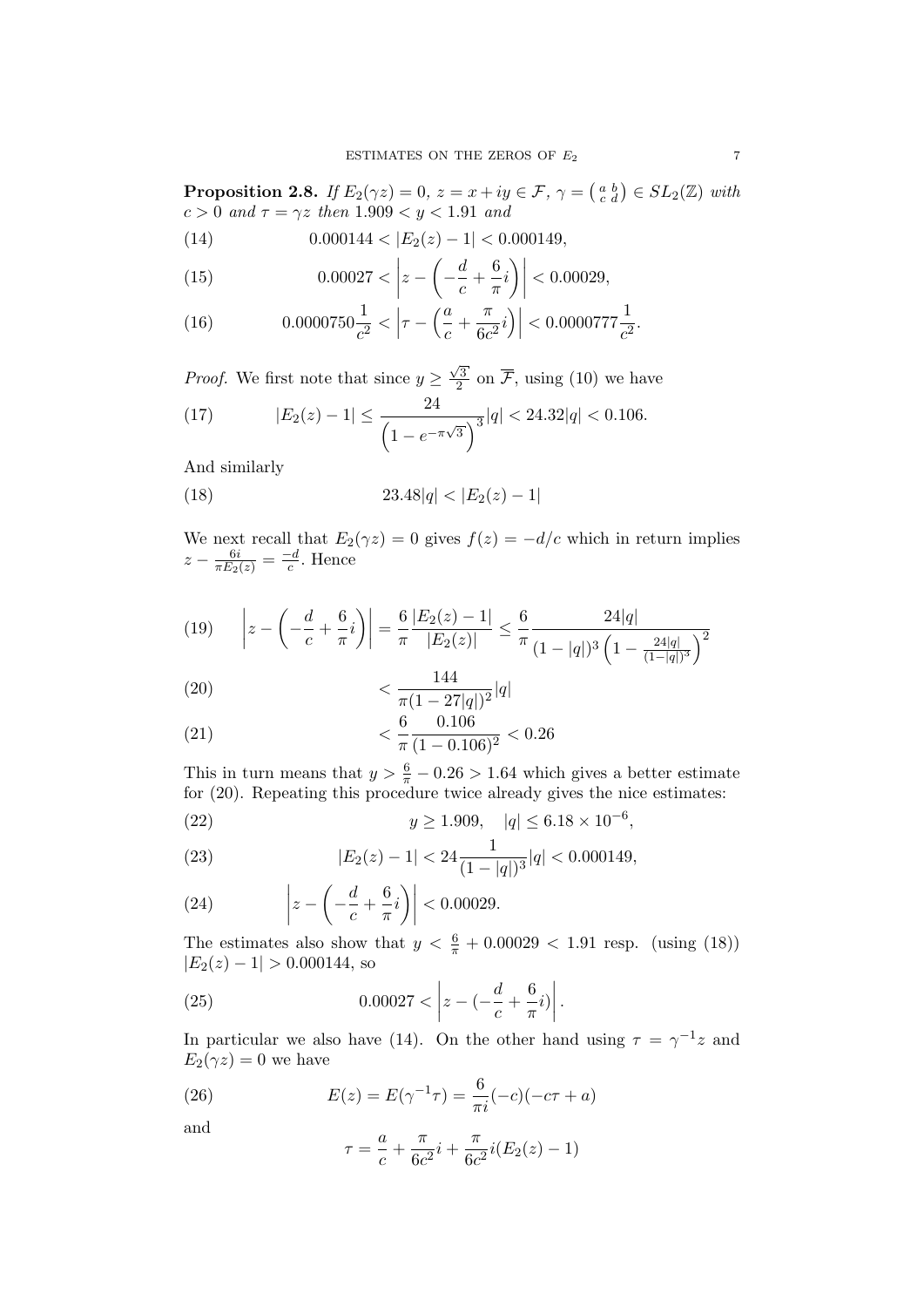So

(27) 
$$
\left|\tau - \frac{a}{c} - \frac{\pi}{6c^2}i\right| < \frac{\pi}{6c^2} |E_2(z) - 1| < 0.0000777 \frac{1}{c^2},
$$

where we used  $(14)$ . Similarly we get:

(28) 
$$
0.0000750 \frac{1}{c^2} < \frac{\pi}{6c^2} |E_2(z) - 1| < \left|\tau - \frac{a}{c} - \frac{\pi}{6c^2}i\right|.
$$

 $\Box$ 

## 3. Numerical calculations

In this section we provide additional numerical data on the zeros of  $E_2(z)$ .

Let  $F(x) = f^{-1}(x)$  denote the inverse of  $f(z)$  restricted to R. (Note that F defines an (injective) holomorphic map in a neighbourhood of R.)

Recall the  $SL_2(\mathbb{Z})$ -translates of the zeros of  $E_2$  inside the strict fundamental domain F are exactly given by  $F(x)$  for  $x \in \mathbb{Q} \cap \left(-\frac{1}{2}\right)$  $\frac{1}{2}, \frac{1}{2}$  $\frac{1}{2}$ .

### 3.1. Fourier expansion.

Let  $H(x) := F(x) - x$ . Since  $F(x+1) = F(x) + 1$ ,  $H(x)$  is 1-periodic, so it possesses a Fourier expansion:

(29) 
$$
H(x) = \sum_{n \in \mathbb{Z}} c_n \exp(2\pi i n x).
$$

To get a formal expression for it we use the standard change of coordinates  $q = e^{2\pi i \tau}$ . Then  $f(\tau) = \tilde{f}(q)$ ,  $H(\tau) = f^{-1}(\tau) - \tau = \frac{1}{2\pi i} (\tilde{H} \circ q)(\tau)$  where

(30) 
$$
\tilde{H}(q) = \left(\log(\tilde{f}^{-1}(\log(q))) - \log(q)\right).
$$

Note that although  $\tilde{f}$  has a term involving log q this cancels out and in fact we have that

$$
(31) \quad 2\pi i H\left(\tau - \frac{6i}{\pi}\right) = \tilde{H}\left(q \exp(12)\right) =
$$
\n
$$
\log \left(\frac{\left(q \exp\left(\frac{12}{E_2(q)} - 12\right)\right)^{-1}}{q \exp(12)}\right) =
$$
\n
$$
-12 + \log \left(\frac{\left(q \exp\left(\frac{12}{E_2(q)} - 12\right)\right)^{-1}}{q}\right) \in \mathbb{Q}[[q]].
$$

The existence of the last formal power series and the rationality of its coefficients follow from the facts that  $\frac{12}{E_2(q)} - 12 \in \mathbb{Q}[[q]]$  and is divisible by q in this ring.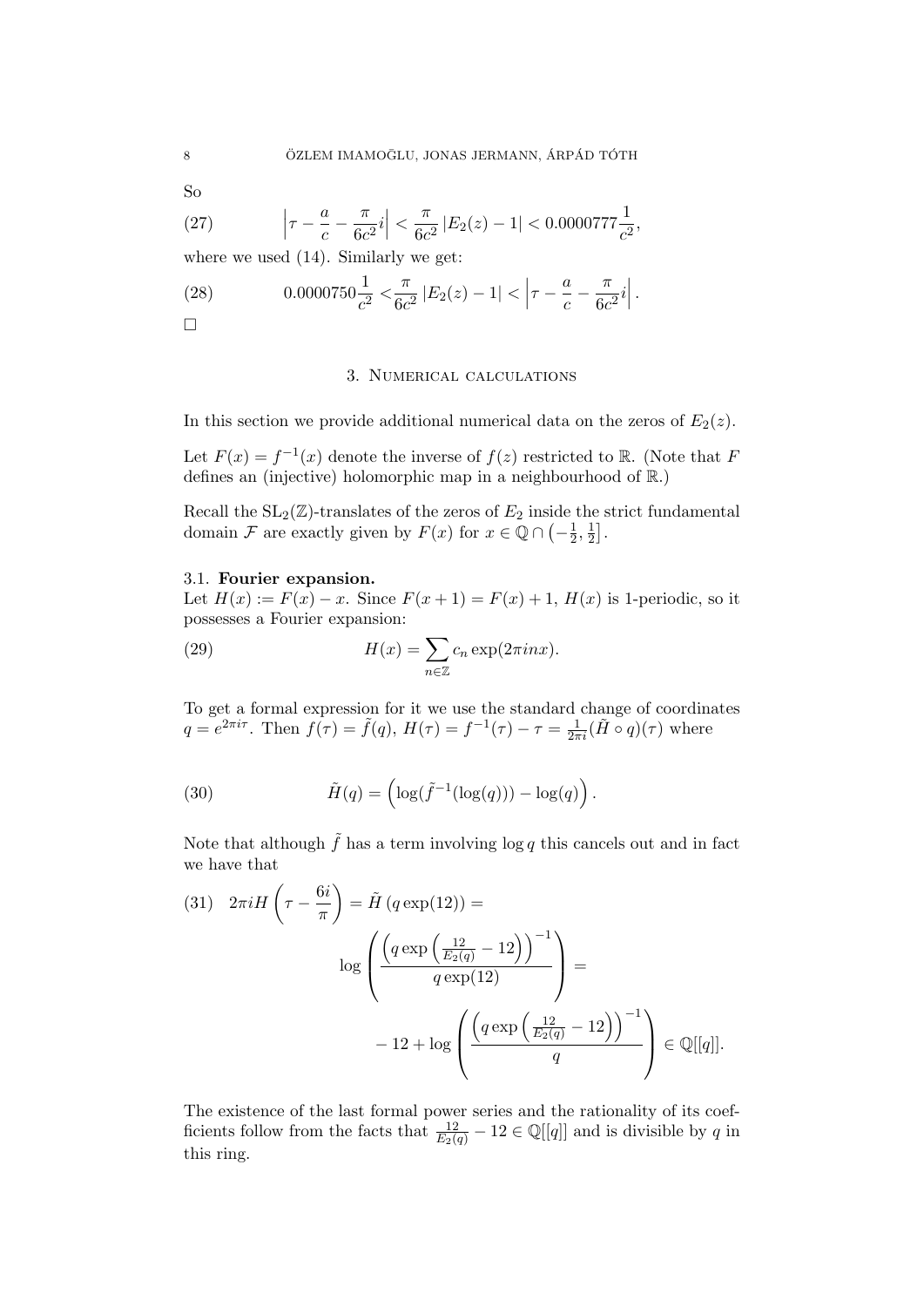The coefficients of  $\tilde{H}(q \exp(12))$  can be computed explicitely and we have

$$
\tilde{H}(qe^{12}) = -12 - 288q + 75168q^{2} - 29321856q^{3} + 13541649696q^{4} + O(q^{5})
$$

(Note that higher index coefficients no longer all lie in  $\mathbb{Z}$ .)

From this the constants  $c_n$  can be expressed, for example  $c_0 = \frac{6i}{\pi}$  $\frac{6i}{\pi}$  and  $c_1 =$  $144 \frac{e^{-12}}{\pi} i$ , and  $c_n = r_n \frac{e^{-12n}}{\pi}$  $\frac{r_{2n}}{\pi}$ *i* for some rational number  $r_n$ .

Calculations of the Fourier coefficients by numerical integration show perfect agreement with these formal computations:

The numerical results for  $c_n$ ,  $n \geq 0$  were calculated using sage:

 $c_0 = 1.90985931710274402922660516047017234441351574888547738497i$  $c_1 = 0.00028162994902227980400370919939063856289594529890275357i$  $c_2 = -0.00000045163288929282012635455207577614911204985274433204i$  $c_3 = 0.00000000108245596925811696405920054080771200657423178116i$  $c_4 = -0.00000000000307154282808538137128721799597366123291772057i$  $c_5 = \phantom{+} 0.0000000000000957094344711630129941209014246199967789040i$  $c_6 = -0.00000000000000003165503372449709626701121359204401518804i \label{eq:cs6}$  $c_7 = 0.000000000000000000010911333723210259127123321555755721374i$  $c_8 = -0.00000000000000000000038769575689989675972304397185016487i$  $c_9 = \phantom{-} 0.00000000000000000000000140991650336337176376718140570072i$  $c_{10} = -0.00000000000000000000000000522238601930043508518075691844i$ 

Below is a picture of  $H(x)$  for  $x \in \mathbb{Q} \cap \left[-\frac{1}{2}\right]$  $\frac{1}{2}, \frac{1}{2}$  $\left[\frac{1}{2}\right]$ ,  $x = \frac{d}{100}$  with  $(d, 100) = 1$ (recall that this is the error term in the approximation  $F(x) \approx x$ ).

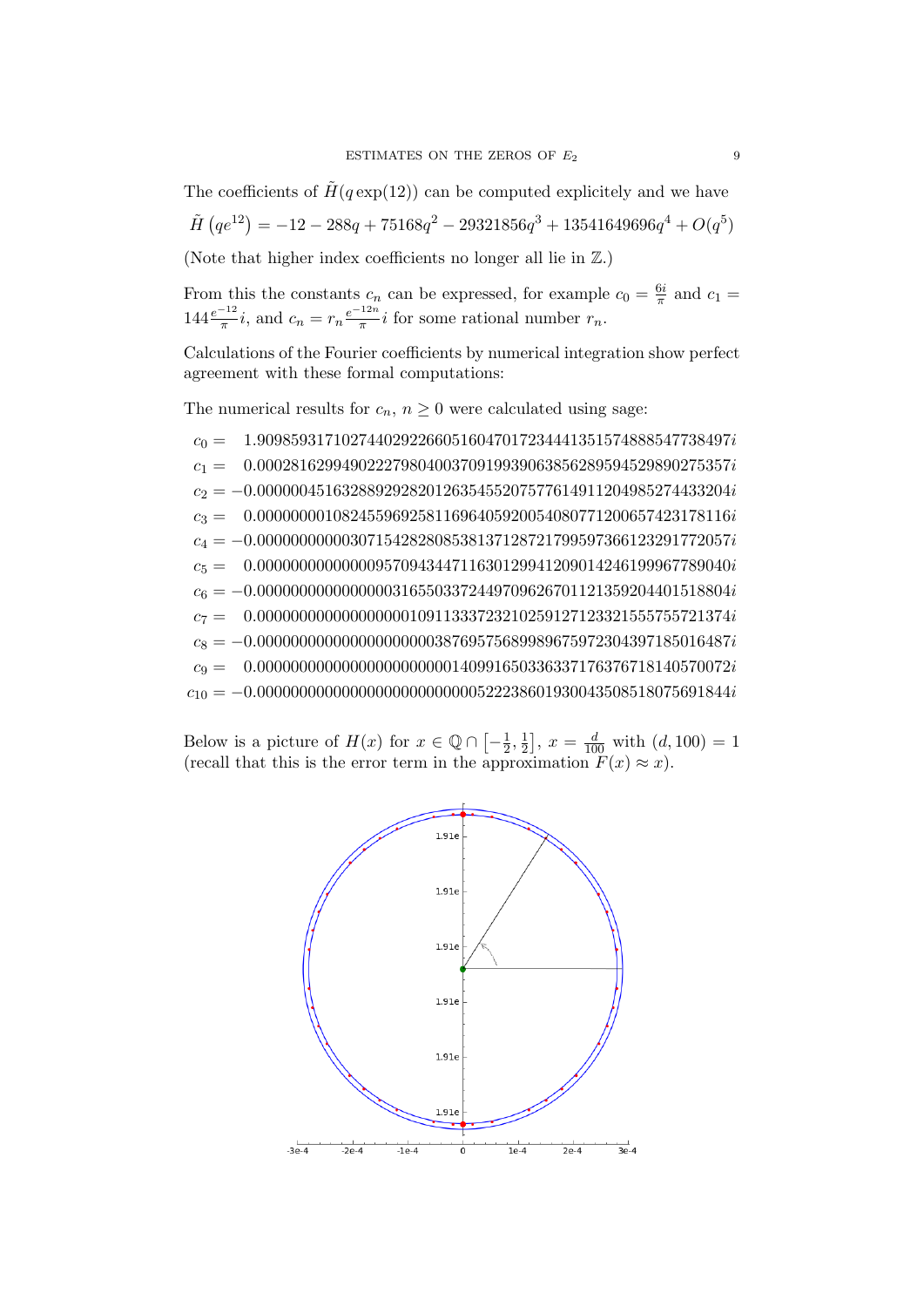The closed curve  $H(\mathbb{R}) = H\left(-\frac{1}{2}\right)$  $\frac{1}{2}, \frac{1}{2}$  $\left(\frac{1}{2}\right)$  is already extremely well approximated by the first two terms  $c_0 + c_1 \exp(2\pi i x)$ . Indeed estimate (6) for  $x=\frac{d}{c}$  $\frac{d}{c}$  (in fact for any  $x \in \mathbb{R}$ ) and  $H\left(\frac{d}{c}\right)$  $\left(\frac{d}{c}\right)=F\left(\frac{d}{c}\right)$  $(\frac{d}{c}) - \frac{d}{c}$  $\frac{d}{c}$  shows:

(32) 
$$
0.00027 < \left| H(x) - \frac{6i}{\pi} \right| < 0.00029.
$$

These circular bounds are also drawn in the picture.

A good bound on the remaining Fourier coefficients  $c_n$ ,  $n \geq 2$  would give an estimate on the *angle* of  $H(x) - c_0$ . Namely that the angle is *close* to  $2\pi\left(x+\frac{1}{4}\right)$  $\frac{1}{4}$ . Note in particular that  $H(0) \in i\mathbb{R}$  is located on the top of  $H(\mathbb{R})$ , so the angle of  $H(0) - c_0$  is exactly  $2\pi \frac{1}{4}$  $\frac{1}{4}$ . Similarly  $H\left(\frac{-1}{2}\right) \in i\mathbb{R}$  is located on the bottom of  $H(\mathbb{R})$  and the angle of  $H\left(\frac{-1}{2}\right) - c_0$  is exactly  $2\pi \frac{-1}{4}$  $\frac{-1}{4}$ . That's both under the assumption that  $c_0 \in i\mathbb{R}$ .

## 3.2. Taylor expansion.

We can also examine the Taylor expansion  $F(x) = \sum_{n=0}^{\infty} b_n x^n$  around  $x = 0$ .

By Lagrange inversion theorem the Taylor coefficients can be calculated in terms of the Taylor coefficients of  $f(z)$  at  $z_0$ , where  $z_0$  is the  $SL_2(\mathbb{Z})$ -translate in the struct fundamental domain of the zero of  $E_2$  on the imaginary axis.

Note that  $f(z)$  is a rational function in  $E_2(z)$  and z. It's derivatives can be calculated as rational functions in  $E_2(z)$ ,  $E_4(z)$ ,  $E_6(z)$  and z. Therefore the Taylor expansion at  $z_0$  can be expressed as a rational function in  $X :=$  $E_4(z_0), Y := E_6(z_0), Z := E_2(z_0)$  and  $z_0$ . By the transformation property (2) we have  $z_0 = -\frac{12}{2\pi iZ}$ , so in fact we get a rational function in X, Y and Z.

For the first coefficient we have  $b_0 = \left(\frac{6i}{\pi}\right)$  $\frac{6i}{\pi}$ )  $\frac{1}{Z}$  $\frac{1}{Z}$ . For the remaining coefficients  $(n > 0)$  calculations seem to indicate that  $b_n$  is of the following shape:

(33) 
$$
b_n = (-1)^n \left(\frac{6i}{\pi}\right)^{1-n} X^{-2n+1} a_n(X, Y, Z),
$$

where  $a_n(X, Y, Z) \in \mathbb{Q}[X, Y, Z]$  is a (homogenous) polynomial of degree  $10n-6$ , where  $deg(X) := 4$ ,  $deg(Y) := 6$ ,  $deg(Z) := 2$ . The degree of the (homogenous) rational function  $b_n(X, Y, Z)$  is  $2(n-1)$ .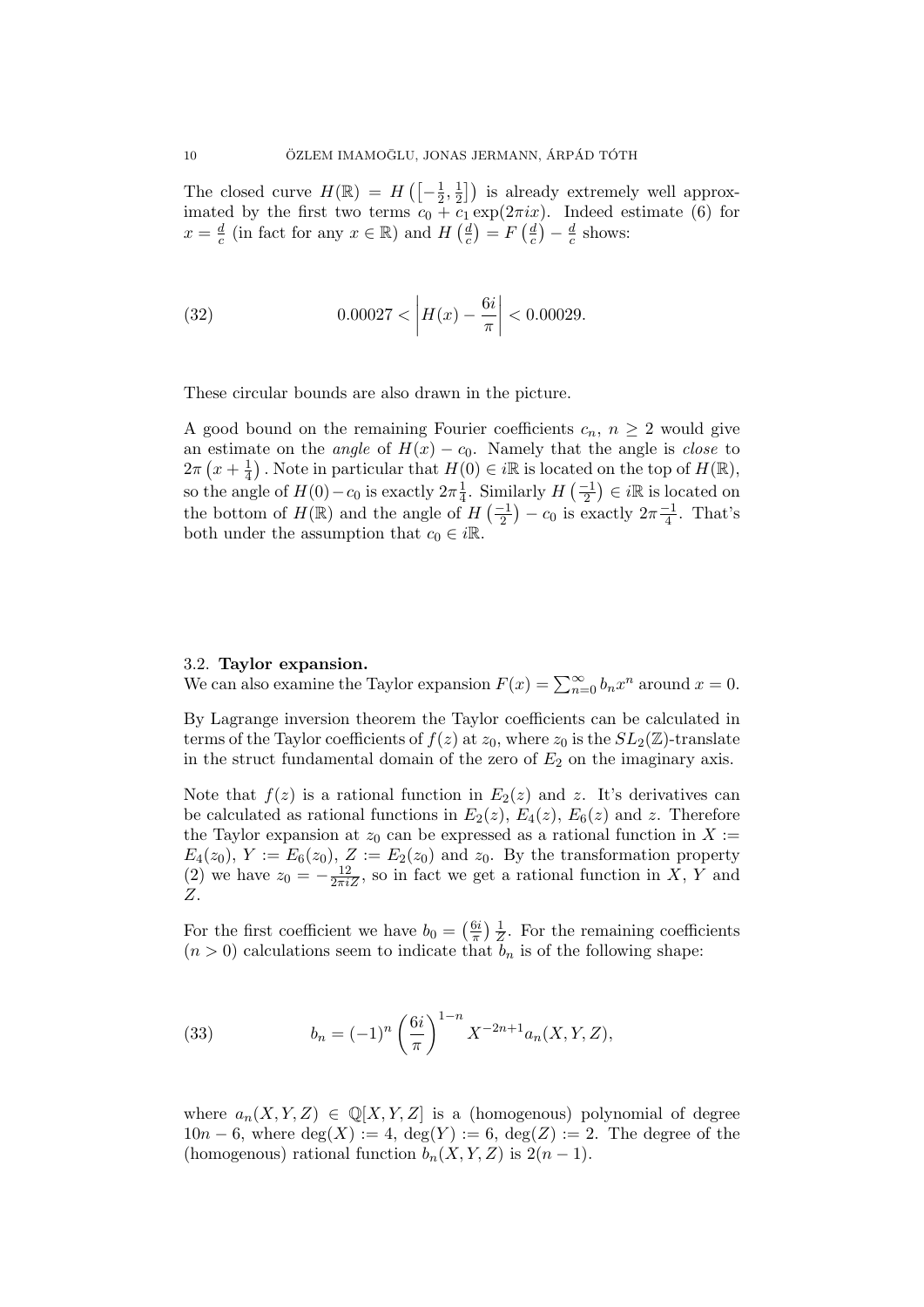Here is a list of the first few polynomials  $a_n(X, Y, Z)$  for  $n > 0$ :

$$
a_1 = Z^2
$$
  
\n
$$
a_2 = XZ^5 + X^2Z^3 - 2YZ^4
$$
  
\n
$$
a_3 = X^2Z^8 - 2X^3Z^6 - 4XYZ^7 + X^4Z^4 - 4X^2YZ^5 + 8Y^2Z^6
$$
  
\n
$$
a_4 = X^3Z^{11} - 5X^4Z^9 - 6X^2YZ^{10} - 9X^5Z^7 + 20X^3YZ^8
$$
  
\n
$$
+ 20XY^2Z^9 + X^6Z^5 - 6X^4YZ^6 + 24X^2Y^2Z^7 - 40Y^3Z^8
$$
  
\n
$$
a_5 = X^4Z^{14} - 8X^5Z^{12} - 8X^3YZ^{13} + \frac{66}{5}X^6Z^{10}
$$
  
\n
$$
+ 56X^4YZ^{11} + 36X^2Y^2Z^{12} - 20X^7Z^8 + 104X^5YZ^9
$$
  
\n
$$
- \frac{836}{5}X^3Y^2Z^{10} - 112XY^3Z^{11} + X^8Z^6 - 8X^6YZ^7
$$
  
\n
$$
+ 48X^4Y^2Z^8 - 160X^2Y^3Z^9 + 224Y^4Z^{10}
$$

The numerical evaluations of those polynomials  $(Z = E_2(z_0), \text{ etc.})$  give for Taylor coefficients  $b_n$ :

 $b_0 = 1.9101404964982709820376545357984830913777487030i$  $b_1 = -0.9982361219015924374815710878280361648431190825$  $b_2 = 0.0055236842011260453610739166397990326586651337i$  $b_3 = -0.01149489150274208316313259093815041563703067326$  $b_4 = \phantom{+} 0.0178252611095229253133162329291348589135823077i$  $b_5 = 0.0218243134639575211728774441381952550676521991$  $b_6 = 0.0216634844629385759461618124642355350591382590i$  $b_7 = -0.0173461622715009362175946164162223267332088060$  $b_8 = 0.0104172812309514952250501361120571266678673695i$  $b_9 = 0.0029825116383882005761911965146832408919333302$ 

For the zeros of  $E_2$  near  $1/c$  found in [EBS10] by El Basraoui and Sebbar, the Taylor polynomials give a fast converging asymptotic series in c. In general the Taylor polynomial is inferior to the Fourier approximation and starts to give a reasonably good fit only after  $n = 8$ .

Below is a picture of the Taylor approximation for  $n = 8$  together with plots of  $F(x)$  for  $x \in \mathbb{Q} \cap \left[-\frac{1}{2}\right]$  $\frac{1}{2}, \frac{1}{2}$  $\left[\frac{1}{2}\right]$ ,  $x = \frac{d}{100}$ ,  $(d, 100) = 1$ .

The plot also shows the bounds from (6).